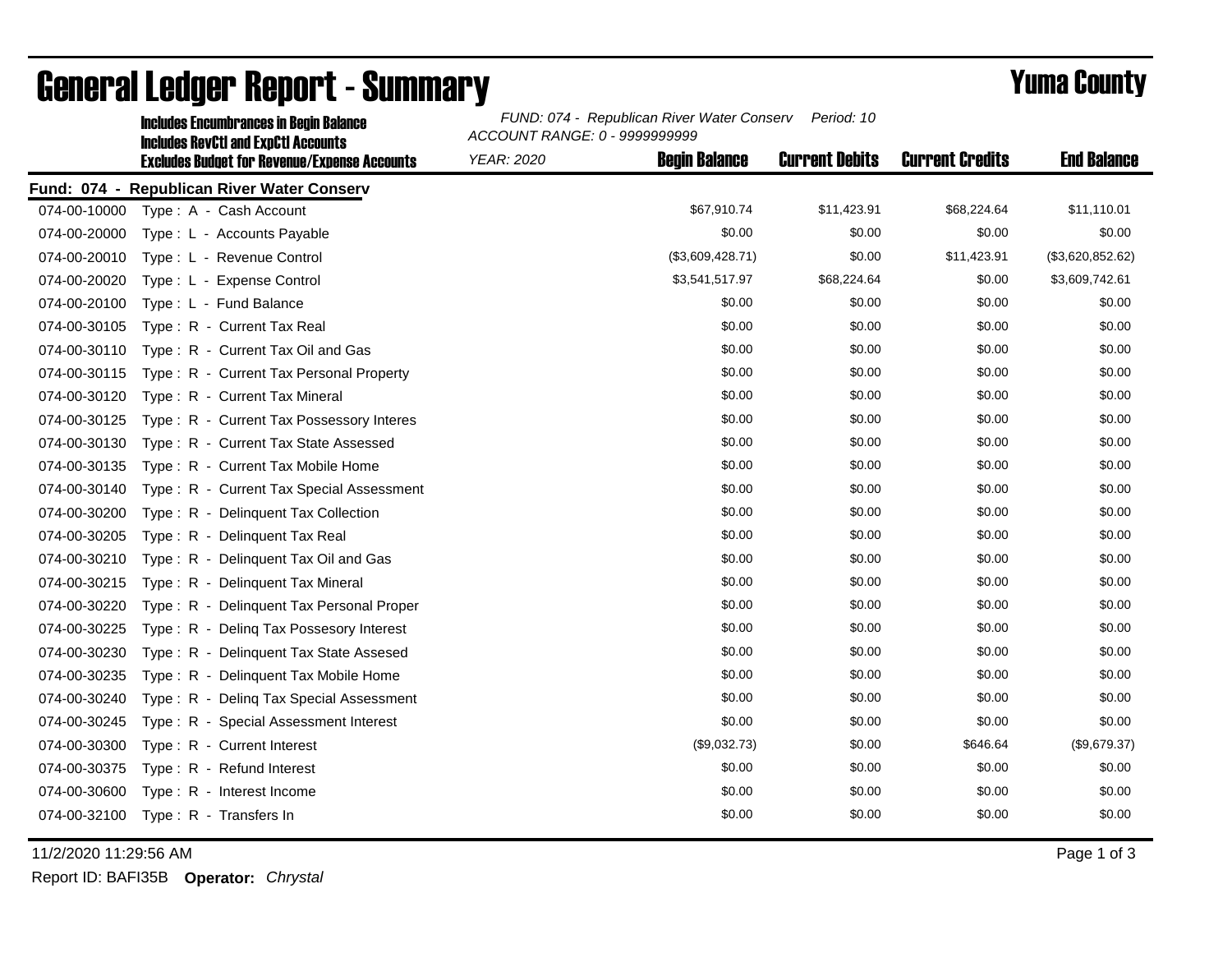|              | <b>Includes Encumbrances in Begin Balance</b><br>Includes RevCtI and ExpCtI Accounts | FUND: 074 - Republican River Water Conserv<br>Period: 10<br>ACCOUNT RANGE: 0 - 9999999999 |                             |                      |                       |                                  |                    |
|--------------|--------------------------------------------------------------------------------------|-------------------------------------------------------------------------------------------|-----------------------------|----------------------|-----------------------|----------------------------------|--------------------|
|              | <b>Excludes Budget for Revenue/Expense Accounts</b>                                  | YEAR: 2020                                                                                |                             | <b>Begin Balance</b> | <b>Current Debits</b> | <b>Current Credits</b>           | <b>End Balance</b> |
|              | Fund: 074 - Republican River Water Conserv                                           |                                                                                           |                             |                      |                       |                                  |                    |
| 074-00-35000 | Type: R - Fees Collected                                                             |                                                                                           |                             | (\$3,600,395.98)     | \$0.00                | \$10,777,27                      | (\$3,611,173.25)   |
| 074-00-49100 | Type: X - Treasurer Fees                                                             |                                                                                           |                             | \$104.865.88         | \$313.90              | \$0.00                           | \$105,179.78       |
| 074-00-49401 | Type: X - Transfer Out                                                               |                                                                                           |                             | \$0.00               | \$0.00                | \$0.00                           | \$0.00             |
| 074-00-49500 | Type: X - Checks Written / ACH Transfer                                              |                                                                                           |                             | \$3.436.652.09       | \$67.910.74           | \$0.00                           | \$3,504,562.83     |
|              | Fund: 074 - Republican River Water Conserv                                           |                                                                                           | Totals :                    | (S67, 910.74)        | \$147.873.19          | \$91.072.46                      | (\$11,110.01)      |
|              | <b>Total Fund Revenues:</b>                                                          | \$11.423.91                                                                               | <b>Total Fund Expenses:</b> |                      | \$68,224.64           | <b>Net Revenue Over Expense:</b> | (\$56,800.73)      |

## General Ledger Report - Summary **Experience County** Yuma County